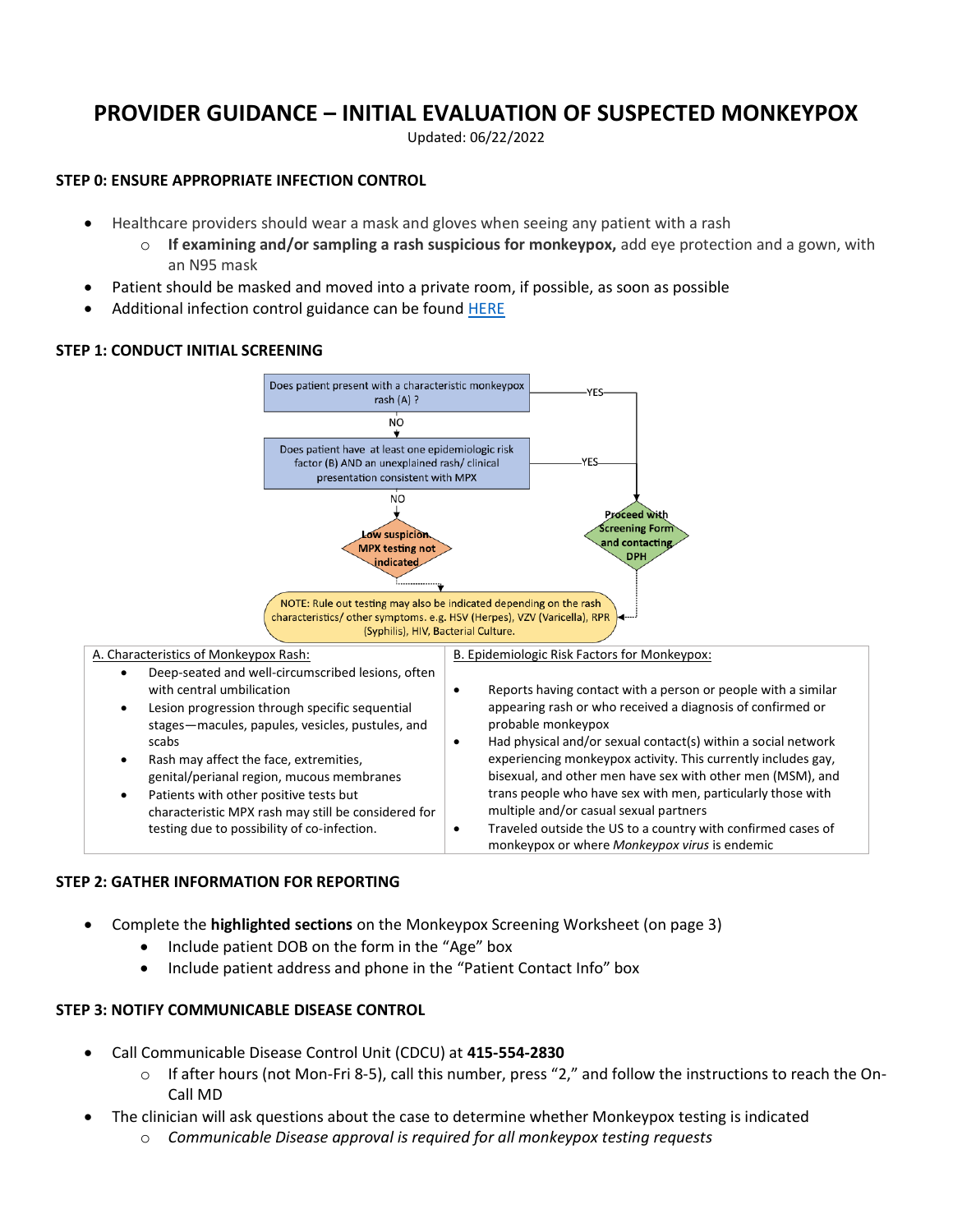## **STEP 4: COLLECT SPECIMENS**

#### *BEFORE COLLECTING:* Review the full list of instructions

- **Collect 2 swabs per lesion**, for at least 2 separate lesions (one per region, if multiple affected regions)
	- o Sterile nylon, polyester, or Dacron swabs should be used
	- $\circ$  VRDL tests one swab for Orthopox virus, and if positive will send the other to CDC for monkeypoxspecific confirmatory testing
- Vigorously swab the lesion (unroofing, if possible). Careful unroofing may improve testing results
- Each swab goes into separate **sterile container, dry OR with liquid viral media**
	- $\circ$  Label with name, DOB, collection date, and unique name of the lesion -- e.g. L thigh, R thigh with "A" and "B" to differentiate between the two swabs for each site



- Each container should be placed in a separate specimen bag
	- **Store refrigerated at 4C (39F, fridge temperature)**
		- $\circ$  If CDCU indicates that they will be unable to transport within 72h, store in deep freezer
- Additional details about testing can be found [HERE](https://www.sfcdcp.org/wp-content/uploads/2022/06/Monkeypox-PCR-SFDPH-FINAL-06.07.2022.pdf)

\*Once collection is complete:

- **Fill in the "Specimen Information"** section of the Screening Form with location and number of samples
- Fill in the **Specimen Submittal Spreadsheet** to include one row per specimen
- **Email both of the above** t[o monkeypox@sfdph.org](mailto:monkeypox@sfdph.org) to let CDCU know that the specimen is ready for pickup  $\circ$  Unless communicated otherwise, DPH will coordinate paperwork and transfer to state lab

#### **STEP 5: PROVIDE ISOLATION INSTRUCTIONS TO PATIENT**

- *A person with monkeypox is considered infectious until their lesions have scabbed over and a new layer of skin has formed over the area*
- Patients with active monkeypox **should not leave the home** except to seek medical care as needed
	- $\circ$  Persons with extensive lesions that cannot be covered should isolate in a private room
- **Limit contact** with others, including household members and visitors to the home
	- o When others are around, case should wear a surgical mask
	- o Individuals should limit contact with **pets**
- **Cover lesions** as best as possible
- Case should not share linens (including bed), towels, or clothing with others while infectious
	- o Laundry may be washed in a standard washing machine with warm water and soap
- Household disinfectants can be used to clean the house. No additional deep cleaning is necessary.
- Additional information can be found at [CDC Monkeypox Isolation](https://www.cdc.gov/poxvirus/monkeypox/clinicians/infection-control-home.html)

#### **STEP 6: RESULTS DISCLOSURE**

- Results from the collected specimens should be available 1-3 business days after collection
- HCP will receive a copy of the lab results via secure email or fax
- **HCP is responsible for disclosure of test results**
	- $\circ$  SFDPH conducts case investigation and contact tracing. On these calls, we instruct cases and their contacts to reach out to their medical provider for clinical guidance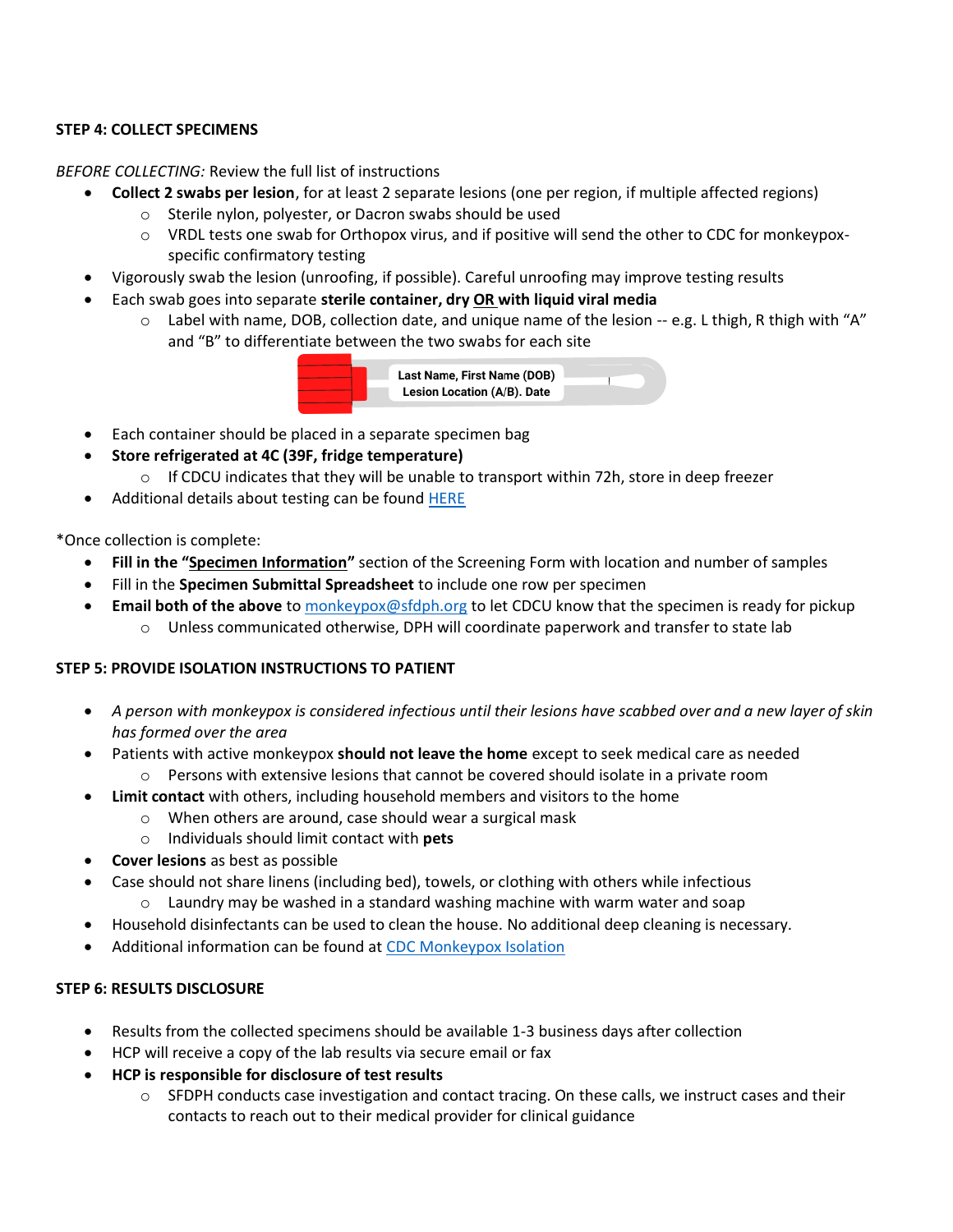# **Draft Monkeypox Screening Worksheet for LHDs Version 6/04/22 fillable**

| <b>REPORTING AGENCY</b>                                                                                                                                                                                                                           |             |                                                                                                                         |                                  |                                                                                                                                               |            |                                               |                         |  |                                                                        |                                                    |                   |                                                                 |
|---------------------------------------------------------------------------------------------------------------------------------------------------------------------------------------------------------------------------------------------------|-------------|-------------------------------------------------------------------------------------------------------------------------|----------------------------------|-----------------------------------------------------------------------------------------------------------------------------------------------|------------|-----------------------------------------------|-------------------------|--|------------------------------------------------------------------------|----------------------------------------------------|-------------------|-----------------------------------------------------------------|
| <b>Investigator Name</b>                                                                                                                                                                                                                          |             |                                                                                                                         | <b>Local Health Jurisdiction</b> |                                                                                                                                               |            |                                               | Telephone Number/ email |  |                                                                        |                                                    | Date of encounter |                                                                 |
|                                                                                                                                                                                                                                                   |             | <b>HEALTHCARE PROVIDER INFORMATION</b>                                                                                  |                                  |                                                                                                                                               |            |                                               |                         |  |                                                                        |                                                    |                   |                                                                 |
| Provider Name                                                                                                                                                                                                                                     | Affiliation |                                                                                                                         |                                  |                                                                                                                                               | Location   |                                               |                         |  | Contact information                                                    |                                                    |                   |                                                                 |
| Nature of Call                                                                                                                                                                                                                                    |             | □ Requesting monkeypox testing □ Clinical consultation □ Possible Exposure/ contact with a case<br>$\Box$ $\Box$ $\Box$ |                                  |                                                                                                                                               |            |                                               |                         |  |                                                                        |                                                    |                   |                                                                 |
| <b>Patient Information</b>                                                                                                                                                                                                                        |             |                                                                                                                         |                                  |                                                                                                                                               |            |                                               |                         |  |                                                                        |                                                    |                   |                                                                 |
| Last Name<br><b>First Name</b>                                                                                                                                                                                                                    |             |                                                                                                                         | Age                              |                                                                                                                                               |            | Gender                                        |                         |  | Race                                                                   |                                                    | Ethnicity         |                                                                 |
| CaIREDIE ID<br>MRN:                                                                                                                                                                                                                               |             |                                                                                                                         |                                  | <b>Patient Location</b><br>□ Home □ Outpatient Clinic/ ER<br>$\Box$ Hospital inpatient                                                        |            |                                               |                         |  |                                                                        | Patient contact info<br>Location details (Address) |                   |                                                                 |
| Disposition (Suspect monkeypox case: new characteristic rash OR meets one of the epidemiologic criteria and has a high clinical<br>suspicion for monkey pox Case Definitionst for Use in the 2022 Monkeypox Response   Monkeypox   Poxvirus   CDC |             |                                                                                                                         |                                  |                                                                                                                                               |            |                                               |                         |  |                                                                        |                                                    |                   |                                                                 |
| □ Testing approved, meets clinical and epi criteria □ Testing approved, other reason:<br>$\Box$ No testing<br>□ Need additional<br>information:                                                                                                   |             |                                                                                                                         |                                  |                                                                                                                                               |            |                                               |                         |  |                                                                        |                                                    |                   |                                                                 |
| <b>CLINICAL INFORMATION</b>                                                                                                                                                                                                                       |             |                                                                                                                         |                                  |                                                                                                                                               |            |                                               |                         |  |                                                                        |                                                    |                   |                                                                 |
| Symptomatic?                                                                                                                                                                                                                                      |             |                                                                                                                         |                                  |                                                                                                                                               |            | If Yes, onset date of symptoms                |                         |  |                                                                        |                                                    |                   | Have alternative diagnoses been considered/ ruled out (i.e.     |
| □ Yes □ No                                                                                                                                                                                                                                        |             | $\Box$ Unknown                                                                                                          |                                  | (mm/dd/yyyy)                                                                                                                                  |            |                                               |                         |  | syphilis, varicella/varicella zoster, herpes)?<br>□ Yes □ No □ Unknown |                                                    |                   |                                                                 |
|                                                                                                                                                                                                                                                   |             | Significant past medical history:                                                                                       |                                  |                                                                                                                                               |            |                                               |                         |  |                                                                        |                                                    |                   |                                                                 |
| Immunocompromise: □ Yes □ No □ Unknown<br>Other (specify):                                                                                                                                                                                        |             |                                                                                                                         |                                  |                                                                                                                                               |            |                                               |                         |  |                                                                        |                                                    |                   |                                                                 |
| <b>Signs and Symptoms</b>                                                                                                                                                                                                                         |             |                                                                                                                         | <b>Yes</b>                       | <b>No</b>                                                                                                                                     | <b>Unk</b> | If Yes, Specify as Noted                      |                         |  |                                                                        |                                                    |                   |                                                                 |
| Fever (>100.4°F or 38°C) or Chills                                                                                                                                                                                                                |             |                                                                                                                         |                                  |                                                                                                                                               |            | Onset Date of Fever or Chills<br>(mm/dd/yyyy) |                         |  |                                                                        | If Fever Measured, Highest Temperature (°F or °C)  |                   |                                                                 |
| Lymphadenopathy                                                                                                                                                                                                                                   |             |                                                                                                                         |                                  |                                                                                                                                               |            | Describe location                             |                         |  |                                                                        |                                                    |                   |                                                                 |
| Malaise/ exhaustion                                                                                                                                                                                                                               |             |                                                                                                                         |                                  |                                                                                                                                               |            | Describe                                      |                         |  |                                                                        |                                                    |                   |                                                                 |
| Other                                                                                                                                                                                                                                             |             |                                                                                                                         |                                  |                                                                                                                                               |            | Specify other symptoms                        |                         |  |                                                                        |                                                    |                   |                                                                 |
| Rash                                                                                                                                                                                                                                              |             |                                                                                                                         |                                  |                                                                                                                                               |            |                                               |                         |  | <b>Comments/notes</b>                                                  |                                                    |                   |                                                                 |
| General description of rash                                                                                                                                                                                                                       |             |                                                                                                                         |                                  | Check all that apply<br>$\Box$ Macular $\Box$ Papular $\Box$ Vesicular $\Box$ Pustular                                                        |            |                                               |                         |  |                                                                        |                                                    |                   |                                                                 |
| Detailed appearance                                                                                                                                                                                                                               |             |                                                                                                                         |                                  | □ Well-circumscribed<br>□Deep-seated<br>$\Box$ Umbilicated<br>$\Box$ Other:                                                                   |            |                                               |                         |  |                                                                        |                                                    |                   |                                                                 |
| Distribution                                                                                                                                                                                                                                      |             |                                                                                                                         |                                  | □ Generalized □ Localized                                                                                                                     |            |                                               |                         |  |                                                                        |                                                    |                   |                                                                 |
| Location (Please ask specifically<br>about genital and perianal lesions)                                                                                                                                                                          |             |                                                                                                                         |                                  | Check all that apply<br>□ Tongue/mouth/ oropharynx □ Face □ Hands<br>□Feet □ Genitalia □ Perianal<br>□ Other (describe)<br>□ Other (describe) |            |                                               |                         |  |                                                                        |                                                    |                   | Progression of lesions (describe where started, and how spread) |